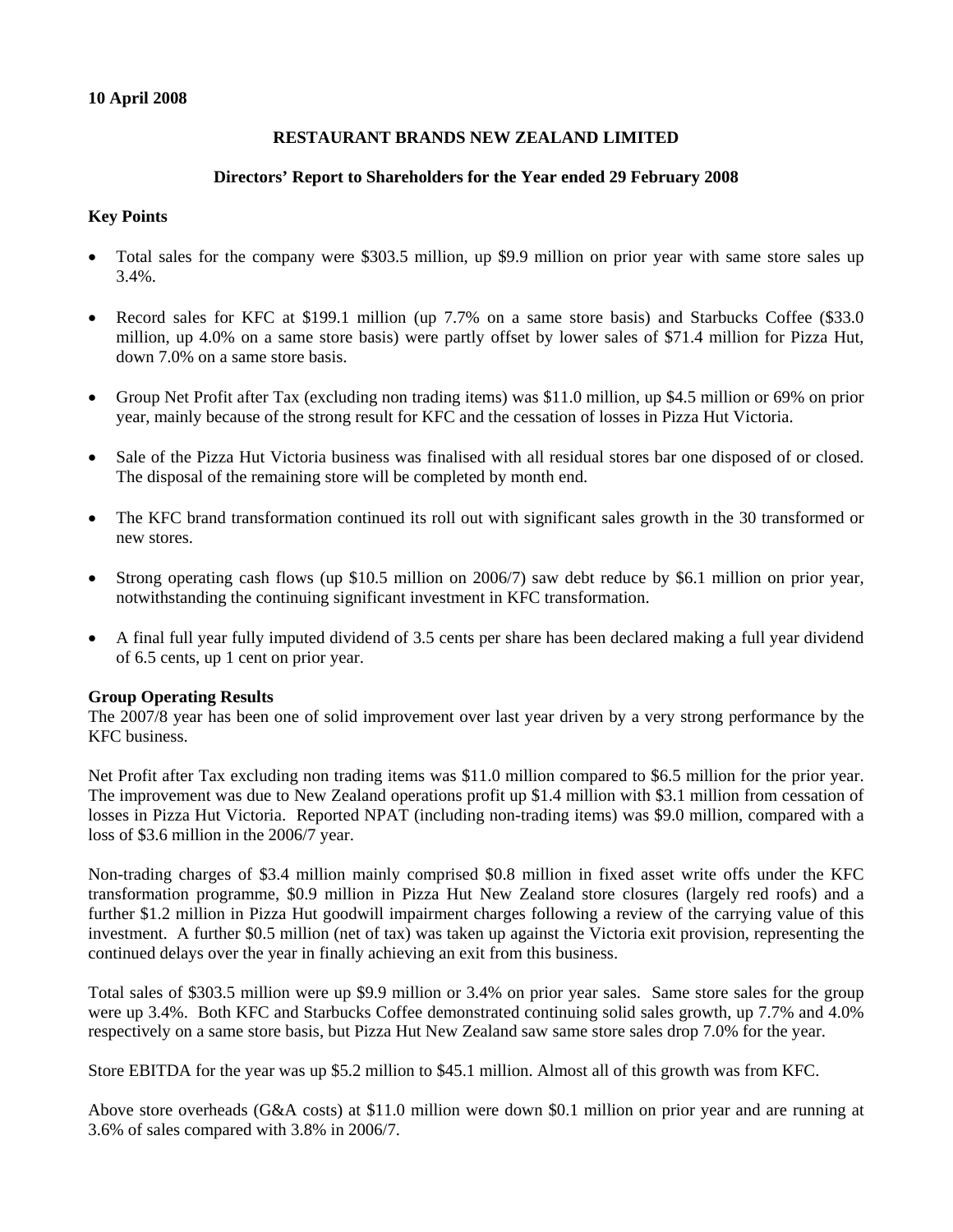Depreciation charges were up \$1.7 million on prior year with most of the increase being as a result of KFC transformation capex.

Year end store numbers at 228 in New Zealand were 9 down on February 2007 following 6 Pizza Hut store closures (mostly as part of the red roof exit strategy). In addition a net three Starbucks Coffee stores were closed.

As at the date of this announcement all remaining stores in Victoria bar one had been sold or closed and it is expected the final transaction will be completed by month end.

## **KFC**

KFC enjoyed yet another year of sound sales and profit growth driven by the continued transformation campaign. Total sales reached a new record of \$199.1 million, up \$16.4 million or 9.0% on prior year (7.7% same store).

A further 9 stores were transformed over the year bringing total transformed and store numbers to 30, over 1/3 of the total network. Store numbers remained constant at 87.

Earnings were also up strongly, with EBITDA improving by \$5.4 million (17.3%) to \$36.6 million (18.4% of sales). Continuing excellent operational controls and the benefit of volume leverage from increased sales were the main drivers of this record profit performance.

#### **Pizza Hut New Zealand**

The Pizza Hut New Zealand business continued to face tough trading conditions with slow progress in restoring sales growth and profitability. Sales of \$71.4 million for the year were down 7.0% on a same store basis.

The impact of the drop in sales, together with some cost increases, particularly in labour, saw further margin deterioration with the brand producing an EBITDA result of \$4.7 million for the year, \$0.4 million down on prior year. It is of note however, that the bulk of the shortfall versus prior year occurred in the first half with subsequent trading producing a \$0.4 million improvement in EBITDA, despite the continuing sales shortfalls.

The new operational and marketing initiatives introduced over the past 12 months now mean that the business is capable of producing a profit even at the current lower sales volumes.

As part of the initiatives to restore profitability, a number of stores closed over the course of the year. Five red roof restaurants at Northcote, Palmerston North, Papakura, Dunedin and Queenstown were closed as part of a wider exit strategy and one delco at Eastridge in Auckland closed at lease end. This brought store numbers at year end to 97.

#### **Starbucks Coffee**

Sales growth of 5.6% (4.0% same store) saw Starbucks Coffee revenues exceed \$33.0 million for the first time.

The sales growth is pleasing, given a reduction in store numbers of three over the year to 44 at year end. This store rationalisation involved the closure of four stores; two non performing stores at 105 Queen Street and Lynnmall (both in Auckland), the flagship Downtown Auckland store (because of site redevelopment) and the Albany store at lease end. One new store in Victoria Street, Auckland was opened during the year.

The continuing impact of higher labour costs was largely offset by lower material costs and the leverage effect of higher sales to produce an EBITDA of \$3.9 million, up \$0.2 million on prior year.

## **Cash Flow and Balance Sheet**

The strong trading result for the KFC operations and the reduction in cash losses from the Victoria Pizza Hut business resulted in operating cash flows improving to \$31.3 million, up \$10.5 million on prior year.